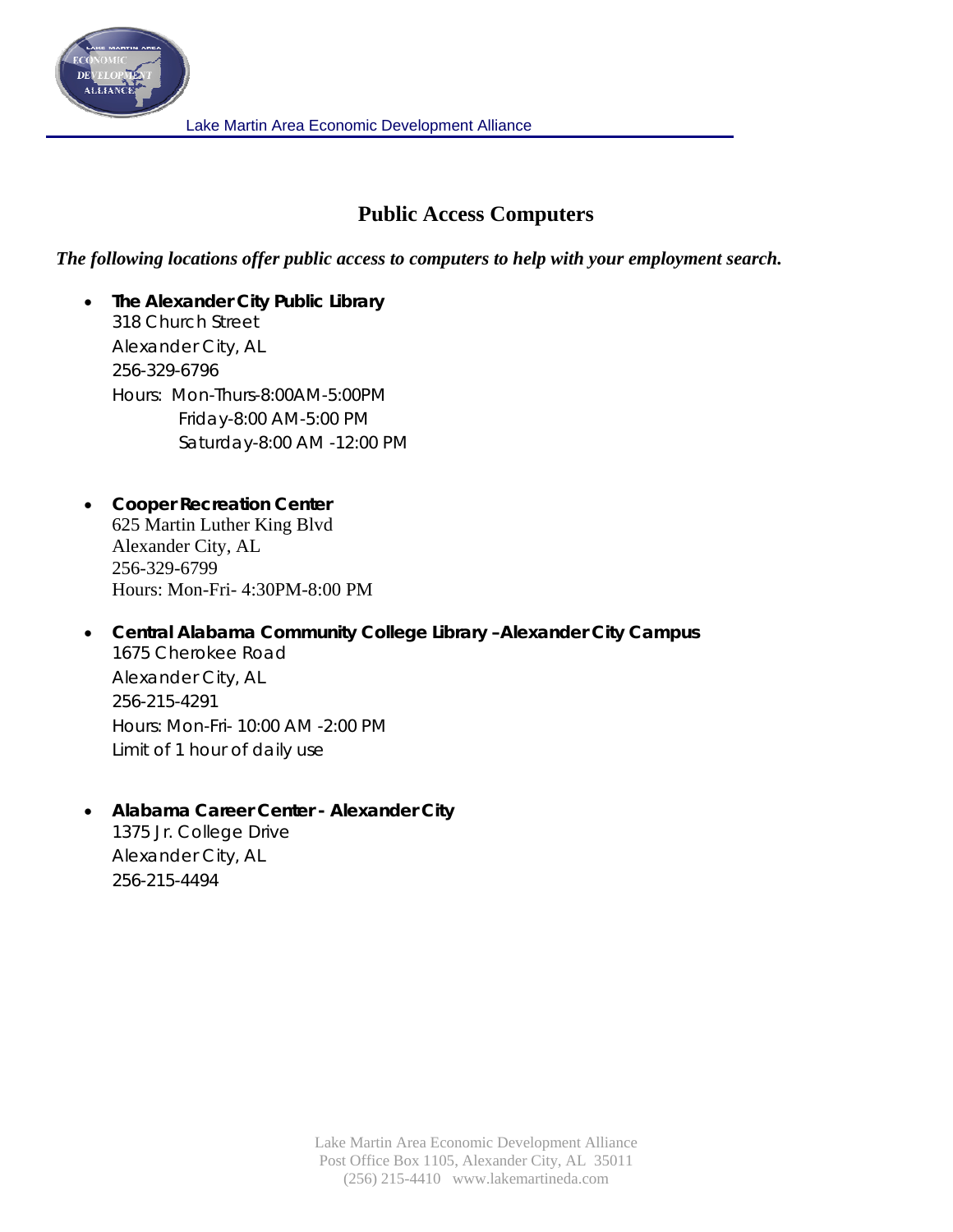# Websites for Job Opportunities and LinkedIn

[www.Indeed.com](http://www.indeed.com/)

[www.topusajobs.com](http://www.topusajobs.com/) [www.joblink.alabama.gov](http://www.joblink.alabama.gov/) [www.careerbuilder.com](http://www.careerbuilder.com/) [www.monster.com](http://www.monster.com/) [www.job.com](http://www.job.com/) [www.usajobs.gov](http://www.usajobs.gov/) (government jobs) [www.dice.com](http://www.dice.com/) (the career hub for tech insiders) [www.theladders.com](http://www.theladders.com/) (engineering website) [www.engineer.net](http://www.engineer.net/) (engineering website)

## LinkedIn

The purpose of the site is to allow registered users to maintain a list of contact details of people they know and trust in business. The people in the list are called Connections. Users can invite anyone (whether a site user or not) to become a connection.

This list of connections can then be used in a number of ways:

- A contact network is built up consisting of their direct connections, the connections of each of their connections (termed second-degree connections) and also the connections of second-degree connections (termed third-degree connections). This can be used to gain an introduction to someone a person wishes to know through a mutual, trusted contact.
- It can then be used to find jobs, people and business opportunities recommended by someone in one's contact network.
- Employers can list jobs and search for potential candidates.
- Job seekers can review the profile of hiring managers and discover which of their existing contacts can introduce them.
- The "gated-access approach" (where contact with any professional requires either a preexisting relationship, or the intervention of a contact of theirs) is intended to build trust among the service's users. LinkedIn participates in EU's International Safe Harbor Privacy Principles.[9]

LinkedIn also allows users to research companies with which they may be interested in working. When typing the name of a given company in the search box, statistics about the company are provided. These may include the ratio of female to male employees, the percentage of the most common titles/positions held within the company, the location of the company's headquarters and offices, or a list of present, past, and former employees.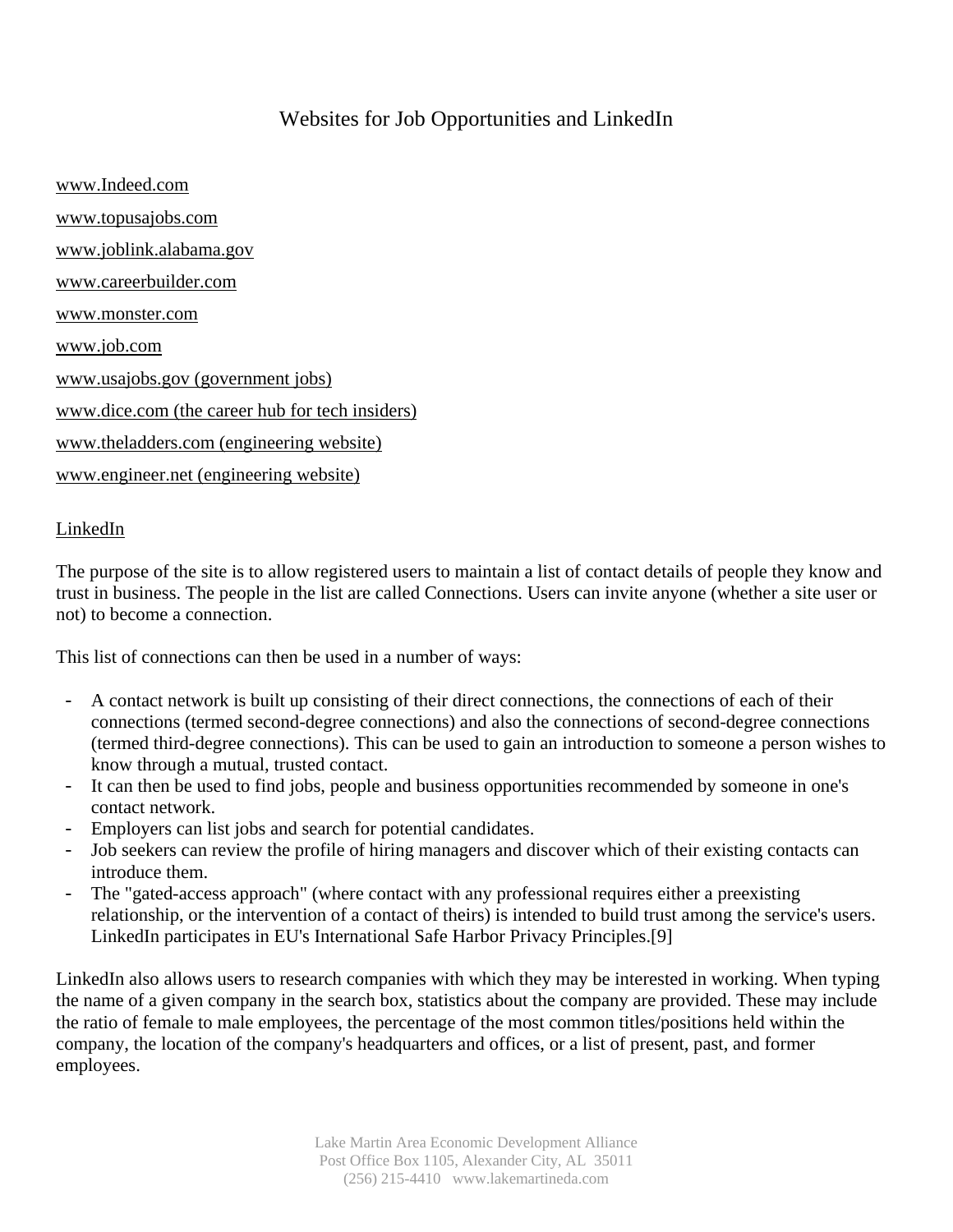## **Job Interview Tips**

### **Conduct Company Research**

Understand the company's needs, desires and expectations by researching their history, key players, main products and main competitors. You can easily find company information by searching the internet and reading the newspaper and trade publications.

#### **Prepare a resume that sells**

Simply having the right type of experience is not enough. A resume must answer three major employer concerns:

- Can this person do the job?
- Can this person make an immediate contribution?
- Will this person fit in?

#### **Arrive prepared**

Before the interview, choose 3-5 accomplishments or skills that you consider to be your major selling points. Every time the interview shifts in a direction that doesn't support your agenda, steer the conversation back to the major selling points you selected.

You should also have on hand a job interview writing pad to jot down any notes or questions and answers that you have from the interview.

#### **Do's:**

- Arrive 10-15 minutes early. Telephone if you are delayed (don't be!).
- Arrive alone. The employer wants to see you, not your friend or family. If you get a ride, have them leave you at the entrance and wait unobtrusively until you come out.
- Introduce yourself in a confident way to the receptionist, and identify by name the person you wish to see, the time of your appointment and the job you're interviewing for.
- Be friendly and considerate to all personnel you meet in the process. Be patient when waiting.
- When introduced to the interviewer, shake hands firmly, greet him/her by name and introduce yourself. Remain standing until you're invited to sit.
- Be positive, enthusiastic and interested about the job, the company, the interviewer and yourself.
- Be pleasant, friendly and businesslike in words and manners. Maintain eye contact without staring and ask questions that require more than a "yes" or "no" answer.
- Use language of your discipline (i.e., customer service, computers, electronics, etc.)
- Prepare and have ready networking business cards, extra copies of your resume, personal work samples, portfolio if appropriate, reference list, note pad and personal appointment book.

#### **Don'ts:**

- Don't fidget with your clothes, hair or jewelry.
- Don't smoke or chew gum even if invited to do so.
- Don't argue or tell the employer your troubles.
- Don't stress your need for the job.
- Don't use slang or profanity.
- Don't place your handbag or briefcase on the employer's desk.
- Don't gossip or tell jokes
- Don't sell yourself out of a job by saying negative things about yourself, peers or past employers.
- Don't focus on wages, benefits or vacation.
- Don't mention personal or financial problems (health, family, etc.).
- Don't be afraid to smile!
- Avoid refreshments during the interview (cups spill).